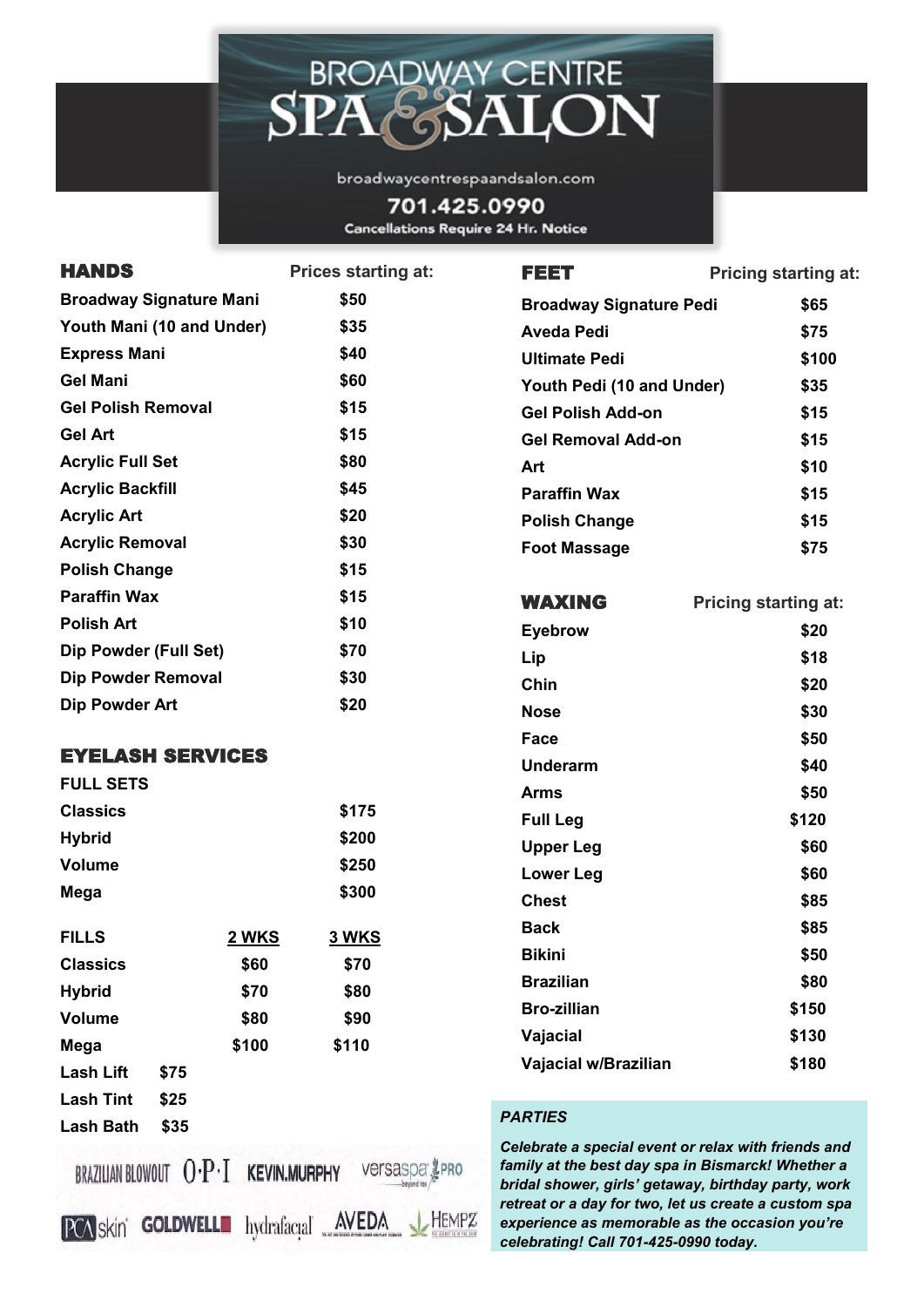| <b>Pricing starting at:</b> |
|-----------------------------|
| \$55                        |
| \$40                        |
| \$25                        |
| \$15                        |
| \$20                        |
| \$60                        |
|                             |

| <b>COLOR</b>              | <b>Pricing starting at:</b> |  |
|---------------------------|-----------------------------|--|
| <b>New Growth Retouch</b> | \$97                        |  |
| <b>All-over Color</b>     | \$157                       |  |
| Men's Color               | \$80                        |  |
| <b>Partial Highlights</b> | \$80                        |  |
| <b>Full Foil</b>          | \$170                       |  |
| <b>Balayage</b>           | \$170                       |  |
| <b>Color Balance</b>      | \$60                        |  |
| <b>Accent Foil</b>        | \$50                        |  |
|                           |                             |  |

# HAIR EXTENSIONS

**Consultation**

## HAIR REPLACEMENT

**Consultation**

## PERMANENT MAKE-UP

**Consultation**

| <b>HAIR STYLING</b>        | <b>Pricing starting at:</b> |  |
|----------------------------|-----------------------------|--|
| <b>Shampoo &amp; Style</b> | \$45                        |  |
| <b>Blowout</b>             | \$70                        |  |
| <b>Updo/Formal Style</b>   | \$70                        |  |

## CHEMICAL TREATMENTS

| <b>Perms</b>                                       | \$130                        |
|----------------------------------------------------|------------------------------|
| <b>Aveda Restructuring</b>                         |                              |
| <b>Smoothing System</b>                            | <b>Consultation Required</b> |
| <b>Brazilian Blowout</b>                           | \$350                        |
| <b>Brazilian Blowout Split End Treatment \$350</b> |                              |
| <b>Deep Conditioning</b>                           | \$50                         |

| <b>Pricing starting at:</b> |  |
|-----------------------------|--|
| \$60                        |  |
| \$100                       |  |
| \$75                        |  |
| \$30                        |  |
|                             |  |

#### FACE

**HYDRAFACIAL Signature Hydrafacial \$199 Deluxe (Deluxe Clarifying) \$270 Deluxe - Platnium \$320 Broadway Signature Facial \$125 Aveda Signature Facial \$125 Customized Facial \$130** PCA Oxygenating Facial  $$130$ PCA Acne Facial **\$130 Back Facial** \$80 **Red or Blue Light Therapy**  $$50$ **Dermaplane** \$60  **as an add-on \$40 Microneedling \$100 Microdermbrasion** \$100 **PCA Peel \$100 Sensi Peel \$100 Ultra Peel \$100** 

### **VersaSpa Sunless Tanning \$40**

#### **BODY**

| <b>Aveda Body Polish</b>       | \$130 |
|--------------------------------|-------|
| <b>Tropical Body Polish</b>    | \$130 |
| <b>Rosemary Mint Treatment</b> | \$115 |
| <b>Signature Seaweed Wrap</b>  | \$100 |
| <b>Shiney Hiney</b>            | \$125 |
| <b>Steam Shower</b>            | \$15  |

MASSAGE **Pricing starting at:**

**We offer a wide variety of customized massages including Swedish, deep tissue, sports, prenatal, hot stone, and cupping.**

| 50 Mins                             | \$90  |
|-------------------------------------|-------|
| Ultimate Broadway Massage - 80 Mins | \$125 |
| <b>Couples Massage - 50 Mins</b>    | \$190 |
| <b>Couples Massage - 80 Mins</b>    | \$260 |
| <b>Hydro Splash</b>                 | \$115 |